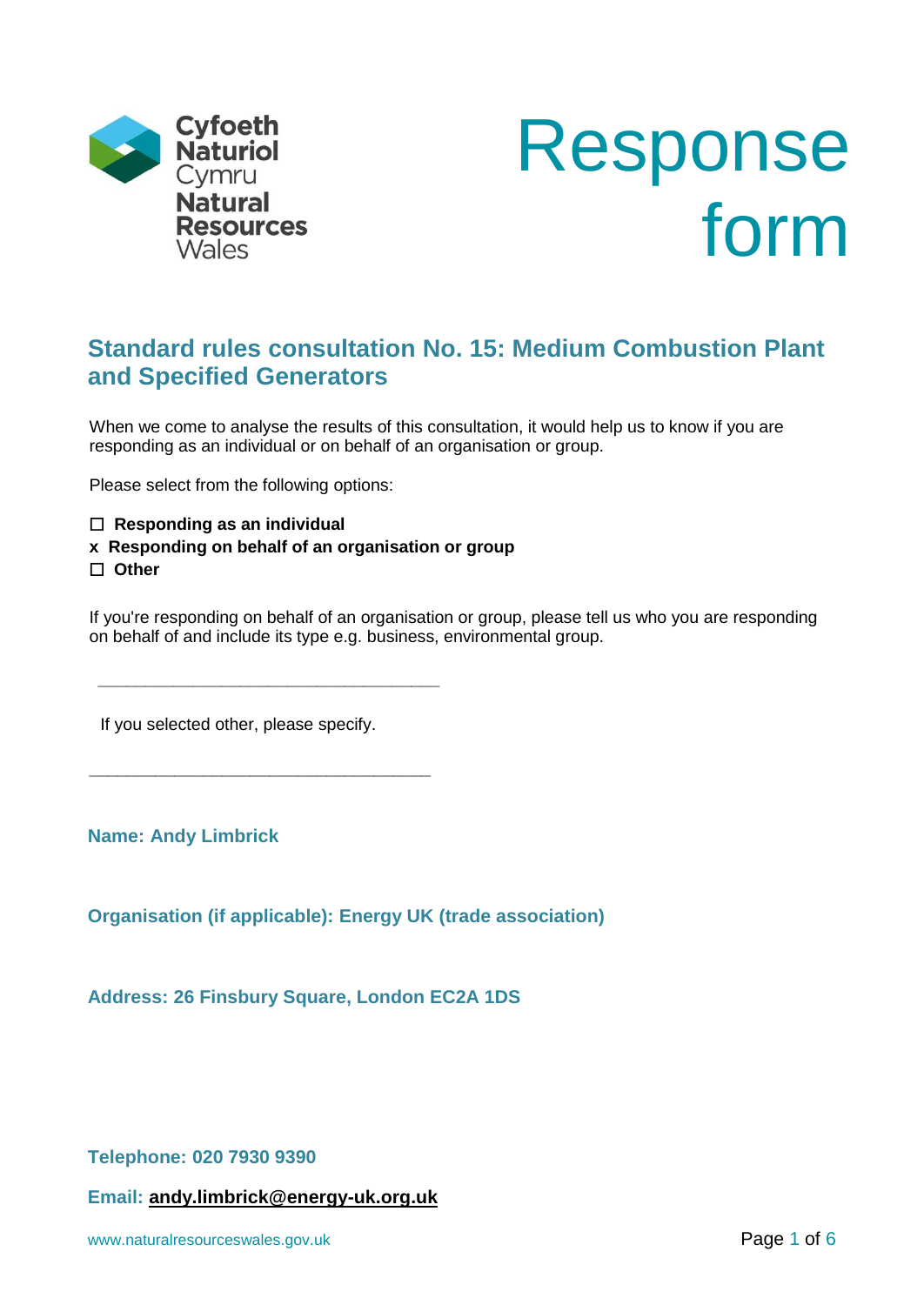Responses may be made public – on the internet or in a report. Please see section 5.4 of the consultation for more information on this. If you would prefer your response to be

kept anonymous, please tick this box  $\Box$ 

Please tell us how you found out about this consultation:

- **x From Natural Resources Wales**
- **From another organisation**
- **Through an organisation you're a member of**
- **Press article**
- **Social media e.g. Facebook, Twitter**
- **Through a meeting you attended**
- **Other (please specify)\_\_\_\_\_\_\_\_\_\_\_\_\_\_\_\_\_\_\_\_\_\_\_\_\_\_\_\_\_\_\_\_\_\_\_\_\_\_\_\_\_\_\_\_\_\_\_\_**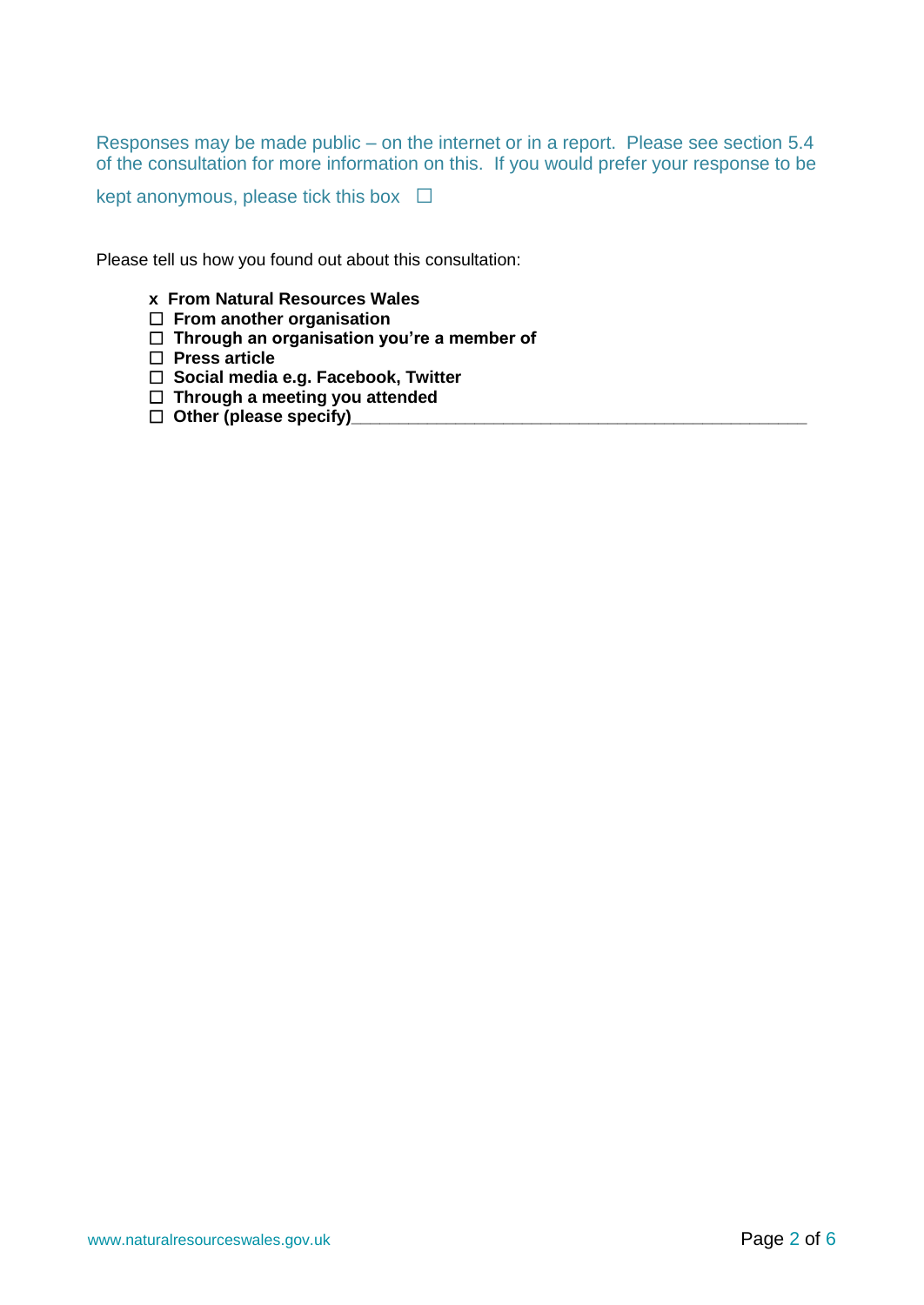#### **We would like your views on our proposals to revise the standard rules sets.**

**Question 1**: Do you agree with the proposals to revise the standard rules sets?

#### *Please tick the relevant box*

- x Yes
- $\Box$  No
- □ Don't know

Please explain your answer.

Yes, in particular we support the extension of Standard Rules Permits (SRPs) to explicitly include new Medium Combustion Plant (MCPs) and the clarity and extensions provided regarding the range of plant falling within the scope of SRP No.7.

#### **Question 2**: Are there any barriers to using these rules?

#### *Please tick the relevant box*

- x Yes
- $\Box$  No
- □ Don't know

Please explain your answer.

We think that there are barriers to being able to use the SRPs due to the strict locational applicability criteria. For example, in the case of SRP No.1, having minimum distances of 150m from the nearest human sensitive receptors and 600m from habitat receptors, and the requirement to be outside an Air Quality Management Area, means that very few sites are able to make use of this permitting route. It is unclear whether such a conservative approach is justified in terms of environmental benefits and this clearly leads to more work for both site operators and NRW in terms of bespoke permit applications/determinations/regulation.

Given the range of different plant covered under the Specified Generator and MCP regulations, the most efficient way to determine which additional plant could be brought under SRP rules would be for NRW to review the outcomes of simple bespoke and complex bespoke permit determinations after a period of implementation, say 18 months, to see where these more detailed assessments consistently indicate low impacts. Such a review could also determine which SRP criteria (e.g. minimum distances to receptors) could be relaxed. This would be particularly useful in the case of back-up generators operating for less than 50 hours per year, which are located within the minimum habitats screening distances in SRP No.7 and hence currently would not qualify for standard rules permits.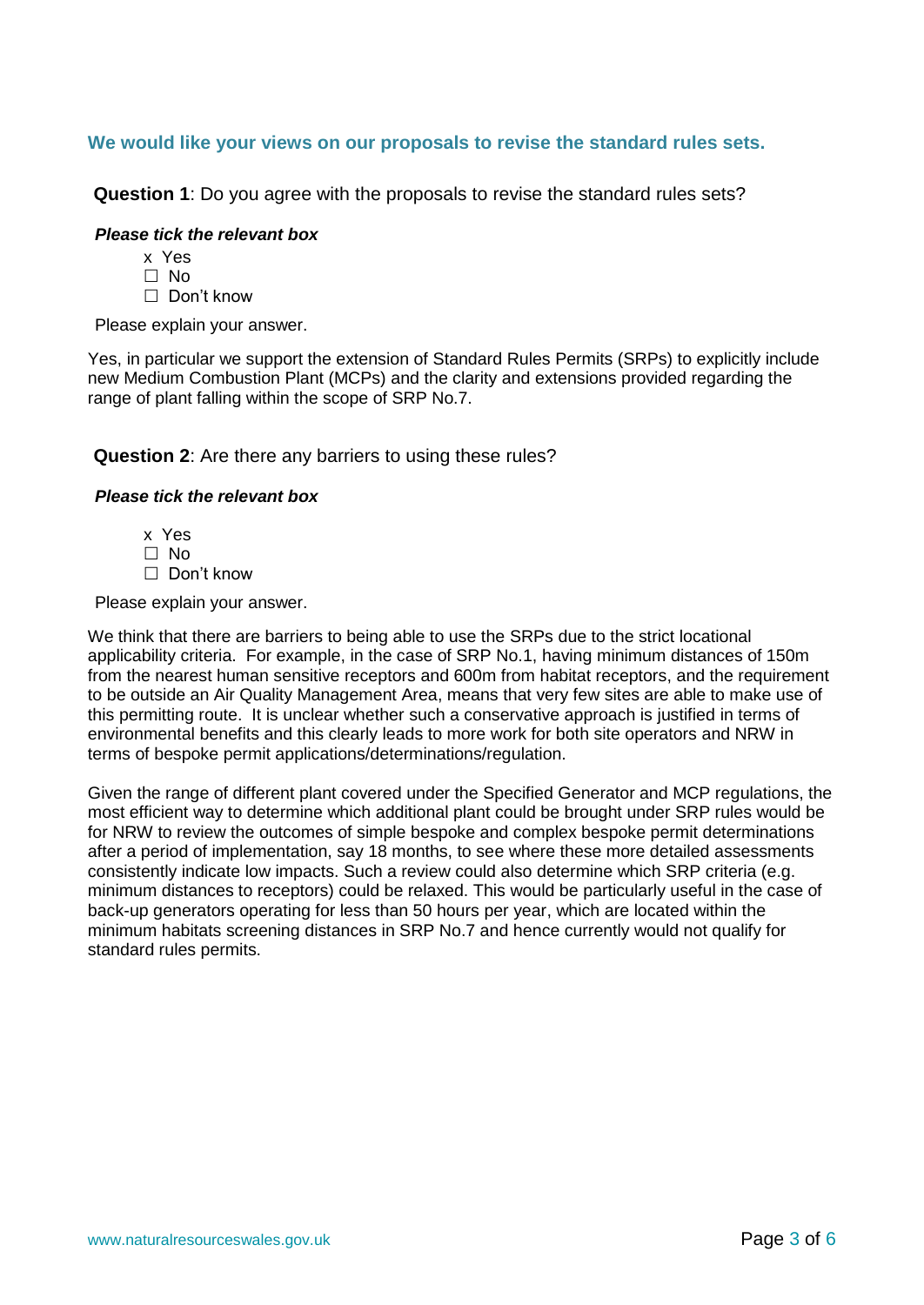**Question 3:** Please tell us about any financial impact on your business of making this proposed change

#### *Please tick the relevant box*

- x Yes
- $\Box$  No
- Don't know

Please explain your answer.

There may be plants which have applied under the bespoke permit process, for which the permits have not yet been issued, and which would be eligible for standard rules permitting under the proposed revisions. We therefore recommend that NRW screen all submitted bespoke permit applications which have yet to be determined, for eligibility under the additional SRP categories as part of the determination process.

Similarly, where permits have already been issued for Tranche B generators which would now be eligible for a standard rules permit under the additional categories, then those operators should be entitled to request a replacement SRP, or have their permit conditions amended to match those applicable under the equivalent SRP. This would ensure a level playing field and avoid penalising early applicants.

**Question 4**: Please tell us if you have any further comments that have not been covered by the previous questions and provide as much information as possible to support your comments.

#### *Please tick the relevant box*

- x Yes  $\Box$  No
- $\Box$  Don't know

Please explain your answer.

- Table 3.1 in SRPs 1, 2, 3 and 6 states "N/A" in relation to monitoring frequency for a CHP boiler, but includes an ELV and monitoring standard. It is not clear what the implication of this requirement is, particularly in the light of rules 3.2.1 and 3.2.2. Does this mean no monitoring is required, in which case, why is an ELV specified? Or is there simply a requirement to demonstrate compliance with a one-off single measurement? Clarification should be provided on what the compliance and monitoring requirements are for CHPs covered by these SRPs where these are not new MCPs. A similar comment applies to Table 3.1 in SRP No.5 for gas engines with no abatement.
- The purpose of the new rule 3.2.2 is not clear. Rule 3.2.1 sets the default position that monitoring will be required for the parameters in Tables 3.1 and 3.2 unless otherwise agreed in writing by NRW. The new rule 3.2.2 appears to state the opposite position, that the operator shall undertake monitoring if notified in writing by NRW. These rules could be read as conflicting or it could be that 3.2.2 is to allow NRW to reserve the right to request *additional* monitoring. If the intention is that 3.2.2 is applied in cases where an agreement has been obtained from NRW negating the requirements of 3.2.1, or if there is a different intention behind 3.2.2, then this should be stated more clearly.
- SRP No.6 is not compliant with the requirements of the MCP Directive. Table 3.2 sets a limit of 190mg/Nm<sup>3</sup> (15%O<sub>2</sub>) for a new MCP gas engine ≥ 1MWth firing natural gas. The MCP Directive requires compliance with  $95mg/Nm<sup>3</sup>$  for such plants. This should be amended.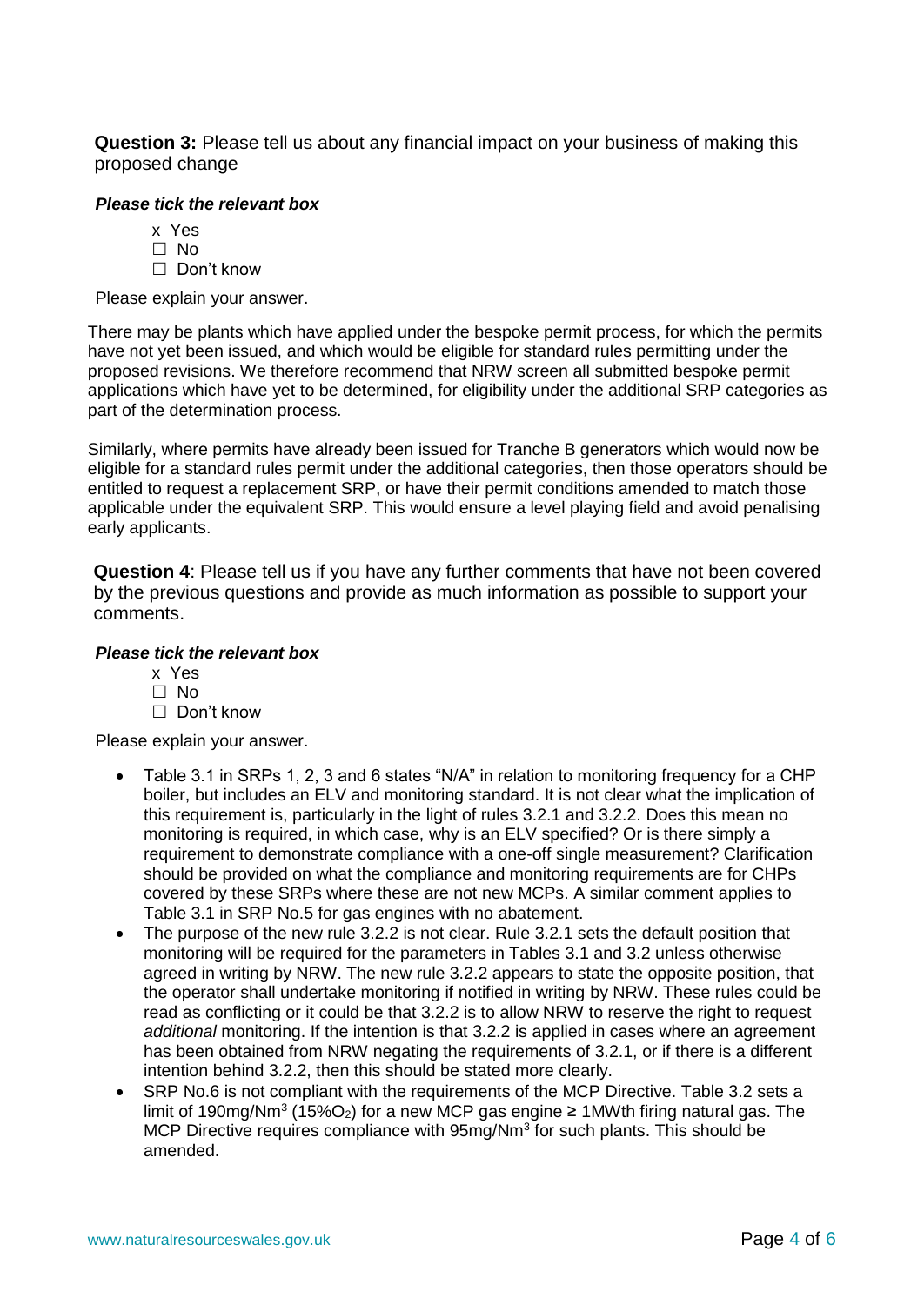# **Responding to this consultation**

## **Important dates**

This consultation opens on 4<sup>th</sup> November 2019 and runs until 31<sup>st</sup> January 2020.

### **How to respond**

You can view the consultation documents and questions online at <http://naturalresources.wales/?lang=en>

If you would like to ask for a printed version of the document to be posted to you, please contact our Customer Contact centre via email, telephone or post:

Email [permittingconsultations@naturalresourceswales.gov.uk](mailto:permittingconsultations@naturalresourceswales.gov.uk) Phone 0300 065 3000 Mail Matural Resources Wales, Ty Cambria, Newport Road, Cardiff, CF24 0TP

You can submit your response by email or letter. Please send your completed response form by 31<sup>st</sup> January 2020 to the address above.

## **What will the responses be used for?**

We will use the responses from this consultation to shape these standard rules. Natural Resources Wales staff dealing with this consultation will see all responses in full.

## **How we will use your information**

Throughout the consultation we will make all comments (apart from personal information) publicly available on our website in line with the General Data Protection Regulations (GDPR) 2018. This includes comments received online, by email, post and by fax, unless you have specifically requested that your response be kept confidential. Only names of organisations that respond and not individuals will be published.

If you respond online or provide an email address, you will receive an acknowledgement of your response. After the consultation has closed a summary of the responses will be published on our website in March 2020. You will be contacted to let you know when this is available. You will also be notified of any forthcoming river basin consultations unless you request otherwise.

In accordance with the Freedom of Information Act 2000, we may be required to publish your response to this consultation but will not include any personal information. If you have requested your response to be kept confidential, we may still be required to provide a summary of it.